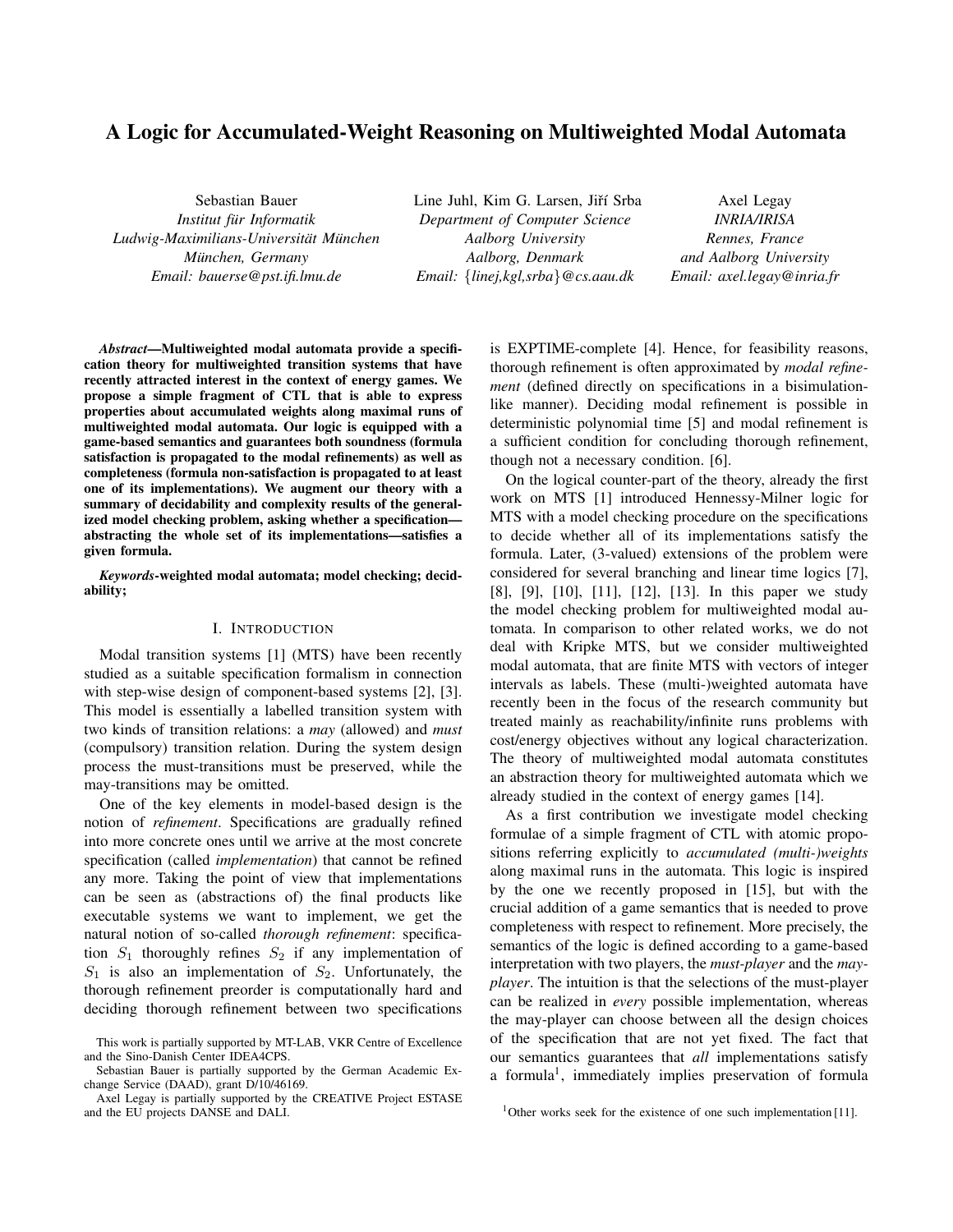satisfaction under refinement. This leads to a new aspect not seen in previous works, namely that of *completeness* of our logic: if all implementations of a specification satisfy a formula, so does the specification. Completeness is also of practical interest as it allows for counterexample generation.

As our second contribution, we provide an overview of decidability and complexity analysis of the model checking problems for our proposed accumulated-weight logic, showing that in their full generality the problems are undecidable but by imposing some natural restrictions we get decidability and the problems in many cases specialize to the well studied problems in the theory. Throughout the paper, we restrict ourselves to the four EF, EG, AF and AG fragments of CTL as they provide a good balance between the expressiveness of the logic for practical applications and on the other hand allow us to conclude at least partial decidability results.

*Related work:* Weighted models have been widely studied over the past years [16], [17]. Other works on quantitative models with quantitative reasoning include [18], [19], [20]. The main difference with our model is that they do not consider formalisms capable of a step-wise refinement process like we do through the modalities.

In a very recent paper [21], the branching time logic CTL has been extended to quantitative objectives that allow reasoning on several accumulated weights. The underlying model used in this work is the one of quantitative Kripke structures and the paper presents a largest decidable fragment of this logic. The logic we propose is only a fragment of CTL extended with accumulative reasoning on multiweights, however, we use multiweighted *modal* transition systems as the underlying specification model, not just the implementations. Hence, contrary to others, our model is able to express both allowed and required behaviours, and also looseness of the quantitative information, not possible in [21].

#### II. MULTIWEIGHTED MODAL AUTOMATA

We define  $[a, b] = \{n \in \mathbb{Z} \mid a \leq n \leq b\}$  for  $a \leq$ b,  $a \in \mathbb{Z} \cup \{-\infty\}, b \in \mathbb{Z} \cup \{\infty\}$  to denote the interval with lower bound  $\alpha$  and upper bound  $\beta$ , and we use W to denote the set of all such intervals. A k*-weight interval*, for a natural number  $k \geq 1$ , is an element  $\overline{W} \in \mathbb{W}^k$ , in other words a vector consisting of  $k$  intervals. Projection on the *i*-th interval,  $1 \le i \le k$ , is denoted by  $\overline{W}[i]$ . Moreover, we write  $\overline{W} \subseteq \overline{V}$  where  $\overline{W}, \overline{V} \in \mathbb{W}^k$  iff  $\overline{W}[i] \subseteq \overline{V}[i]$  for all i,  $1 \leq i \leq k$ . The set of all singleton intervals of the form [a, a] is denoted by  $\mathbb{W}_1$  and by misusing the notation the set  $\mathbb{W}_1^k$ will often be identified with  $\mathbb{Z}^k$  and we refer to its elements as k*-weights* or just *weights*. The addition of two weights  $\overline{w}_1, \overline{w}_2 \in \mathbb{Z}^k$  is defined by  $(\overline{w}_1 \oplus \overline{w}_2)[i] = \overline{w}_1[i] + \overline{w}_2[i]$ .

A  $k$ -weighted modal automaton is a variant of the classical modal transition systems [1] where transitions are labeled by  $k$ -weight intervals (instead of actions). A  $k$ -weighted modal automaton differs from the usual weighted automaton by distinguishing two transition relations: the *may*-transition relation expresses which transitions are optional for any implementation, and the *must*-transition relation contains those transitions that are mandatory for any implementation.

*Definition 1:* A k*-weighted modal automaton* is a tuple  $S = (S, s_0, \overline{w}_0, \rightarrow, \rightarrow)$  where S is a set of states,  $s_0 \in S$ is an initial state,  $\overline{w}_0 \in \mathbb{Z}^k$  is an initial weight, and  $\longrightarrow \subseteq$  $S \rightarrow \subseteq S \times \mathbb{W}^k \times S$  are the must- and may-transition relations, respectively.

The set of all k-weighted modal automata is denoted by M. Given a k-weighted modal automaton  $S =$  $(S, s_0, \overline{w}_0, \rightarrow, \rightarrow) \in \mathbb{M}$ , a state  $s \in S$  and a weight  $\overline{w} \in \mathbb{Z}^k$ , we write  $\mathcal{S}_{(s,\overline{w})}$  for the k-weighted modal automaton  $(S, s, \overline{w}, -\rightarrow, \longrightarrow)$  where the initial state s<sub>0</sub> and the initial weight  $\overline{w}_0$  are replaced by s and  $\overline{w}$ , respectively.

A k-weighted modal automaton  $S = (S, s_0, \overline{w}_0, \dots, \dots)$ is an *implementation* iff all labels are singleton intervals from  $\mathbb{W}_1^{\overline{k}}$  and  $-\rightarrow = \rightarrow$ . In other words, all allowed transitions are also implemented and all choices of concrete weights from the interval are realized.

We shall now introduce the classical notion of modal refinement [1] extended with the interval refinement, defined similarly as in [15].

*Definition 2:* Let  $S_i = (S_i, s_{0,i}, \overline{w}_{0,i}, \dots, \rightarrow_i)$  for  $i \in$  $\{1, 2\}$  be two k-weighted modal automata. We say that  $S_1$ *modally refines*  $S_2$ , written as  $S_1 \leq_m S_2$ , if  $\overline{w}_{0,1} = \overline{w}_{0,2}$  and there is a binary relation  $R \subseteq S_1 \times S_2$  such that  $(s_{0,1}, s_{0,2}) \in$ R and for all  $(s_1, s_2) \in R$ :

- 1) whenever  $s_1 \stackrel{W_1}{\dashrightarrow} s'_1$  then there exists  $s_2 \stackrel{W_2}{\dashrightarrow} s'_2$  such that  $\overline{W}_1 \subseteq \overline{W}_2$  and  $(s'_1, s'_2) \in R$ ,
- 2) whenever  $s_2 \frac{W_2}{\longrightarrow} s_2'$  then there exists  $s_1 \stackrel{W_1}{\longrightarrow} s_1'$  such that  $\overline{W}_1 \subseteq \overline{W}_2$  and  $(s'_1, s'_2) \in R$ .

Clearly, modal refinement is a preorder. The set of all implementations of a modal automaton  $S$  is then defined by  $\mathcal{S}$ <sub>limpl</sub> = { $\mathcal{I}$  |  $\mathcal{I} \leq_m \mathcal{S}$  and  $\mathcal{I}$  is an implementation }.

*Example 1:* Examples of 2-weighted modal automata are drawn in Figure 1. Figure 1a shows a specification  $S$  of a Mars vehicle. The vehicle has a battery and a container for carrying rocks that it collects. The first weight denotes changes in the battery level, while the second weight denotes changes in the accumulated volume of rocks. In  $s_0$  the battery can be charged, while state  $s_1$  enables the search for new rocks or the deposit of a rock. The abilities to collect a big rock and to reset are not required behaviours in a possible implementation. The automaton  $T$  given in Figure 1b is a refinement of  $S$ , demonstrated by the refinement relation  $\{(t_0, s_0), (t_1, s_1), (t_2, s_2), (t_3, s_3)\}.$  This refinement is furthermore an implementation of  $S$  as it implements two of the three proper may-transitions present in  $S$  (and all must-transitions) and has all transitions labelled with kweights from the corresponding interval in  $S$ .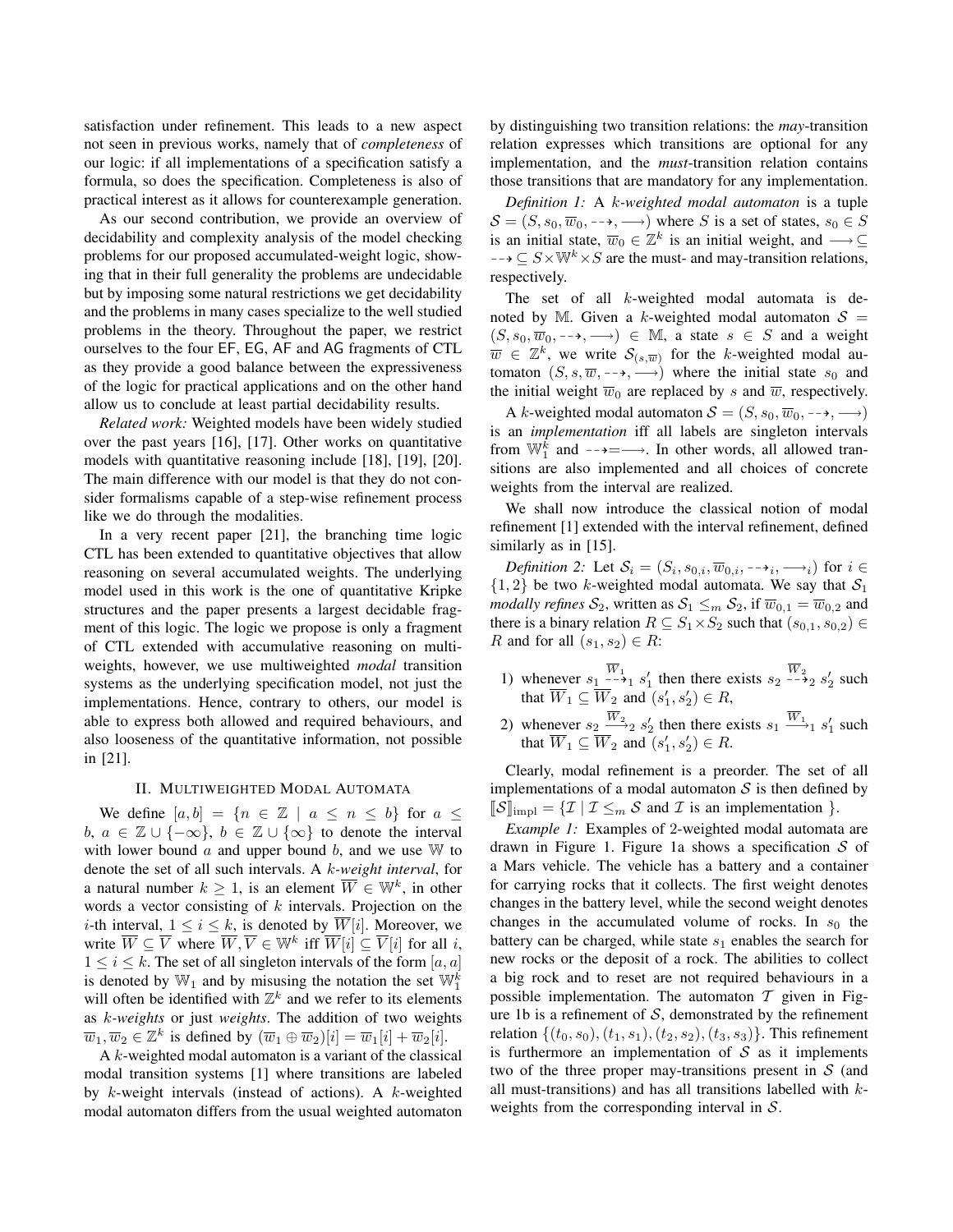

Figure 1. Examples of 2-weighted modal automata

## III. GAMES ON MULTIWEIGHTED MODAL AUTOMATA AND LOGIC L

As motivated in the introduction, the semantics of our logic will be based on a game characterization in order to be able to argue for its completeness. We shall now introduce this game.

Let  $S = (S, s_0, \overline{w}_0, \rightarrow, \rightarrow)$  be a k-weighted modal automaton. The game is played in rounds, with two players called the *must-* and *may-player*. The set of states S is partitioned into *must-* and *may-states* in which it is the turn of the must- and may-player, respectively. A *must-state* is a state in which there is at least one outgoing musttransition, otherwise the state is a *may-state*. *Configurations* are of the form  $(s, \overline{w})$  where  $s \in S$  and  $\overline{w} \in \mathbb{Z}^k$  is the so far accumulated weight. Each round starts from the current configuration  $(s, \overline{w})$ , initially  $(s_0, \overline{w}_0)$ , and has two steps: (i) selection of a transition and (ii) choosing a specific weight from the weight interval of the chosen transition. Formally,

- (i) a) If s is a must-state, then the must-player chooses some must-transition  $(s, \overline{W}, s') \in \longrightarrow$ .
	- b) If  $s$  is a may-state, then the may-player chooses some may-transition  $(s, \overline{W}, s') \in \rightarrow$  or decides to stop the game.
- (ii) Afterwards, if the game was not stopped and a transition  $(s, \overline{W}, s')$  was selected, the may-player chooses a weight  $\overline{w}' \in \overline{W}$ .

The pair  $(s', \overline{w} \oplus \overline{w}')$  now becomes the new current configuration and the game continues with a next round.

The intuition is that the must-player can only select must-transitions in must-states and thus the selections (or moves) of the must-player can be realized in *every* possible implementation. The may-player can choose between all the design choices of  $S$  which are not yet fixed, i.e. the mayplayer can choose whether to take any may-transition (and in this case, which one) or not, and which weight to pick from a weight interval (both for may- as well as must-transitions).

Any maximal sequence (finite that cannot be prolonged using a must-transition or infinite) of configurations  $(s_0, \overline{w}_0)(s_1, \overline{w}_1) \ldots$  such that for all  $i \geq 0$ , we have  $s_i \stackrel{W_i}{\dashrightarrow} s_{i+1}$  and  $\overline{w}_{i+1} = \overline{w}_i \oplus \overline{v}_i$  where  $\overline{v}_i \in \overline{W}_i$ , is called a *run* on S. Let  $runs(s, \overline{w})$  denote the set of all runs starting from  $(s, \overline{w})$  on  $\mathcal{S}_{(s, \overline{w})}$ . Any run complying with the above rules (i) and (ii) is called a *play* in S. A *strategy of the must-player* is a function  $\sigma$  that maps every finite prefix  $(s_0, \overline{w}_0)(s_1, \overline{w}_1) \dots (s_r, \overline{w}_r)$  of a play, ending in a must-state  $s_r$ , to a must-transition  $(s_r, \overline{W}, s') \in \longrightarrow$ . For a fixed strategy  $\sigma$  of the must-player, we define the set  $plays(\sigma,(s,\overline{w}))$  of all plays starting from  $(s,\overline{w})$  on  $\mathcal{S}_{(s,\overline{w})}$ in which the choice of the next must-transition is according to  $\sigma$ . For a run  $\gamma \in runs(s, \overline{w})$  the projection to the *i*-th configuration is denoted by  $\gamma_i$ .

We are now ready to define a fragment  $\mathcal L$  of the logic CTL to express properties about accumulated weights of maximal runs in multiweighted modal automata. The satisfaction relation will be defined via the games introduced above and we will show that the logic is sound and complete w.r.t. refinement. In what follows let  $k$  implicitly represent the number of weight coordinates.

The set of *linear expressions* is given by the abstract syntax  $e ::= \langle i \rangle \cdot c \mid e + e$  where  $1 \leq i \leq k$  and  $c \in \mathbb{Z}$ . The L-*formulae* are given by the abstract syntax

$$
\varphi, \varphi_1, \varphi_2 ::= e \bowtie b \mid \varphi_1 \land \varphi_2 \mid \varphi_1 \lor \varphi_2
$$

$$
\psi ::= \mathsf{AG}\varphi \mid \mathsf{AF}\varphi \mid \mathsf{EG}\varphi \mid \mathsf{EF}\varphi
$$

where e is a linear expression,  $\bowtie \in \{<, \leq, =, \neq, \geq, >\}, b \in$  $\mathbb{Z} \cup \{-\infty, \infty\}.$ 

In order to give the semantics, we first define, for a linear expression e and a weight  $\overline{w} \in \mathbb{Z}^k$ , its denotational semantics  $\lbrack\!\lbrack e\rbrack\!\rbrack_{\overline{w}} \in \mathbb{Z}$  by  $\lbrack\!\lbrack \langle i \rangle \cdot e\rbrack\!\rbrack_{\overline{w}} = \overline{w}[i] \cdot e$  and  $\lbrack\!\lbrack e_1 + e_2 \rbrack\!\rbrack_{\overline{w}} =$  $\llbracket e_1 \rrbracket_{\overline{w}} + \llbracket e_2 \rrbracket_{\overline{w}}$ . The satisfaction of an  $\mathcal{L}$ -formula  $\psi$  in a configuration  $(s, \overline{w})$  is now given in Figure 2. Notice that the semantics of the AF and AG fragments can also be defined using strategies. However, as these reduce essentially to oneplayer games, we prefer to give their direct definitions for clarity.

By the EF, AF, EG and AG fragments we refer to the four main fragments of  $\mathcal{L}$ , namely formulae of the form EF $\varphi$ , AF $\varphi$ , EG $\varphi$  or AG $\varphi$ , respectively. If  $\varphi$  moreover does not contain any disjunction (conjunction), we call the fragment *disjunction-free* (*conjunction-free*). In the following, for  $S = (S, s_0, \overline{w}_0, \dots, \longrightarrow) \in \mathbb{M}$ , we shortly write  $S \models \psi$ whenever  $(s_0, \overline{w}_0) \models \psi$ .

*Example 2:* As an example of an *L*-formula consider  $\psi = \mathsf{EG}(\langle 1 \rangle \geq 0 \wedge \langle 1 \rangle \leq 10 \wedge \langle 2 \rangle \geq 0 \wedge \langle 2 \rangle \leq 6)$  in connection with the modal automata from Figure 1. The formula claims the existence of a strategy for the must-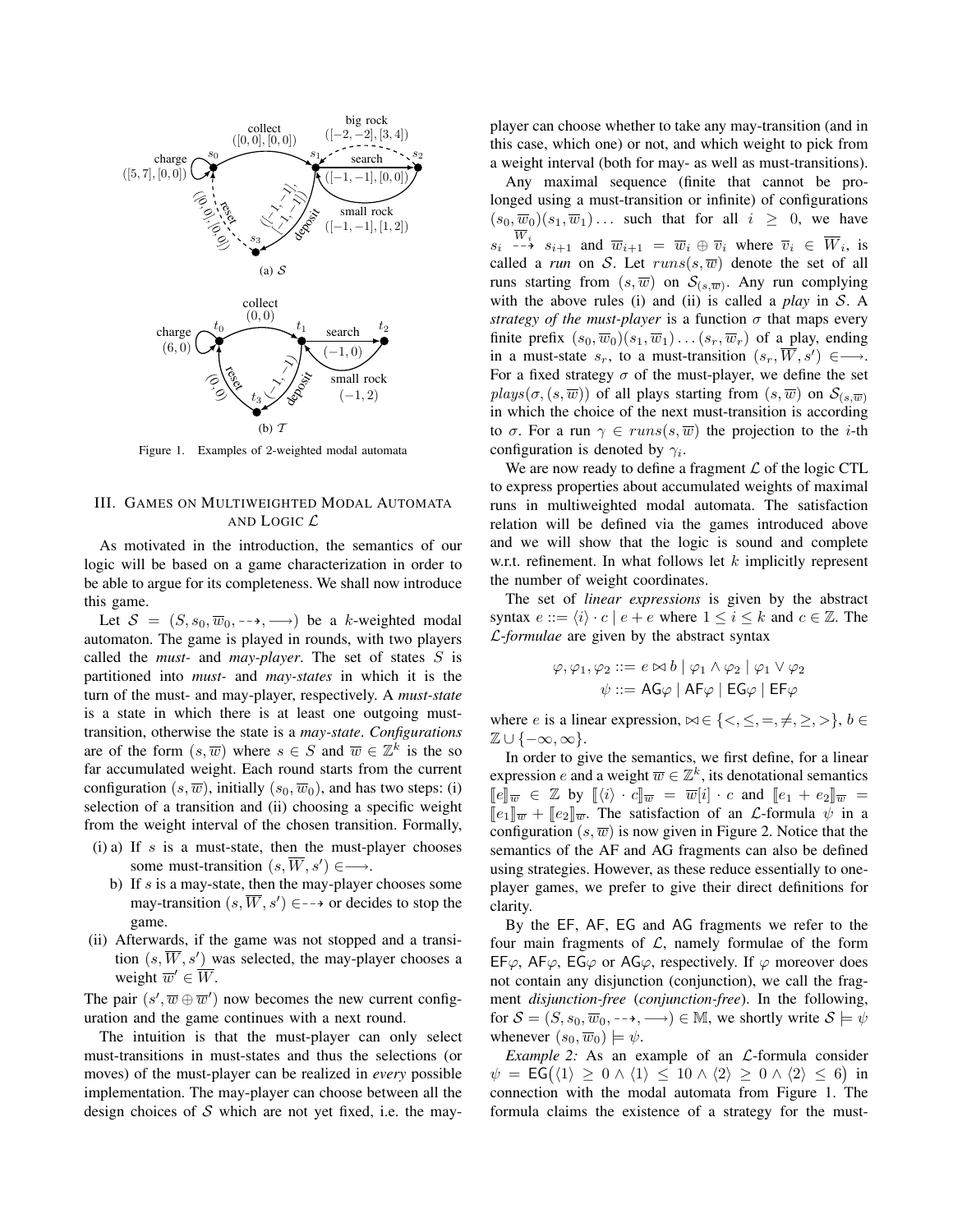$$
(s,\overline{w}) \models e \bowtie b \quad \text{iff} \quad [e]_{\overline{w}} \bowtie b
$$
\n
$$
(s,\overline{w}) \models \varphi_1 \land \varphi_2 \quad \text{iff} \quad (s,\overline{w}) \models \varphi_1 \text{ and } (s,\overline{w}) \models \varphi_2
$$
\n
$$
(s,\overline{w}) \models \varphi_1 \lor \varphi_2 \quad \text{iff} \quad (s,\overline{w}) \models \varphi_1 \text{ or } (s,\overline{w}) \models \varphi_2
$$
\n
$$
(s,\overline{w}) \models \text{AG}\varphi \quad \text{iff} \quad \forall \gamma \in runs(s,\overline{w}) \forall i : \gamma_i \models \varphi
$$
\n
$$
(s,\overline{w}) \models \text{GF}\varphi \quad \text{iff} \quad \forall \gamma \in runs(s,\overline{w}) \exists i : \gamma_i \models \varphi
$$
\n
$$
(s,\overline{w}) \models \text{EG}\varphi \quad \text{iff} \quad \text{there exists a strategy } \sigma
$$
\n
$$
\text{of the must-player such that}
$$
\n
$$
\forall \gamma \in plays(\sigma, (s,\overline{w})) \forall i : \gamma_i \models \varphi
$$
\n
$$
(s,\overline{w}) \models \text{EF}\varphi \quad \text{iff} \quad \text{there exists a strategy } \sigma
$$
\n
$$
\text{of the must-player such that}
$$
\n
$$
\forall \gamma \in plays(\sigma, (s,\overline{w})) \exists i : \gamma_i \models \varphi
$$
\n
$$
\text{Figure 2. Semantics of the logic } \mathcal{L}
$$

- In  $s_0$ : if  $\langle 1 \rangle = 0 \vee (\langle 1 \rangle = 1 \wedge \langle 2 \rangle = 0)$ then charge else collect
- In  $s_1$ : if  $(\langle 1 \rangle \geq 4 \wedge \langle 2 \rangle = 0) \vee (\langle 1 \rangle = 3 \wedge \langle 2 \rangle \in \{0, 1\})$ then search else deposit

Figure 3. A strategy for the must-player

player such that the battery level is between 0 and 10 and the volume of accumulated rocks is between 0 and 6 in any configuration. By consulting Figure 1 we can see that  $S \models \psi$ . No matter what weight the may-player chooses within the intervals and regardless whether the may-player chooses to stop or not in  $s_3$ , the must-player can always keep the two accumulated weights between the bounds. A sufficient strategy for the must-player is seen in Figure 3. Notice that the choice for the must-player in the state  $s_2$ is always to go for a small rock, thus this is omitted in the strategy. As we will see shortly, the logic  $\mathcal L$  is sound, implying that an  $\mathcal L$ -formula satisfied by  $\mathcal S$  is also satisfied by all refinements of S, thus  $T \models \psi$  as well.

On the other hand, the formula  $\psi' = AG(\langle 1 \rangle + \langle 2 \rangle \leq$ 20 can be easily seen *not* to be satisfied by S. Since the logic  $\mathcal L$  in this paper is proved complete, it allows us to generate counter-examples: implementations of  $S$  that do not satisfy the formula  $\psi'$ . Indeed, the implementation  $\mathcal I$ does not satisfy  $\psi'$  as a run may consist of continuously charging using the selfloop in  $t_0$ .

*Remark 1:* Note that the formula  $EF\psi$  cannot in general be expressed as the negation of  $AG\neg\psi$  as opposed to the classical CTL. Consider for example a 1-weighted modal automaton with just one transition  $s_0 \stackrel{[2,2]}{\dashrightarrow} s_1$ . Clearly,  $(s_0, \overline{0}) \not\models \textsf{EF} \langle 1 \rangle = 2$  while also  $(s_0, \overline{0}) \not\models \textsf{AG} \langle 1 \rangle \neq 2$ . Similarly, AF is not dual with EG. On the other hand, as expected, the classical duality laws for EF and AG, as well as AF and EG, hold on implementations.

Now we can show that satisfaction of any  $\mathcal{L}$ -formula is preserved by modal refinement. In particular this means that if  $S \models \psi$  then any implementation of S also satisfies  $\psi$ . The proof can be found in the full version of the paper.

*Theorem 1:* Let  $S \in \mathbb{M}$  be a k-weighted modal automaton and  $\psi$  be an *L*-formula. Then

$$
S \models \psi \quad \Longrightarrow \quad (\forall \; T \in \mathbb{M} : T \leq_m S \implies T \models \psi) \; .
$$

We shall now argue for the completeness of our logic. The proof is more straightforward for the formulae  $AG\varphi$  and  $AF\varphi$ , and for the formulae  $EG\varphi$  and  $EF\varphi$  the proof relies on the fact that in our turn-based games the absence of a winning strategy implies the existence of a spoiling strategy for the opponent.

*Theorem 2:* Let  $S \in M$  be a k-weighted modal automaton and  $\psi$  be an *L*-formula. Then

$$
(\forall \mathcal{I} \in \llbracket \mathcal{S} \rrbracket_{\text{impl}} : \mathcal{I} \models \psi) \implies \mathcal{S} \models \psi.
$$

*Proof (sketch):* Let  $S = (S, s_0, \overline{w}_0, \rightarrow, \rightarrow) \in \mathbb{M}$ be a k-weighted modal automaton. Let  $\varphi$  be a logical composition of atomic propositions of the form  $e \bowtie b$ . Since any k-weighted modal automaton has an implementation  $\mathcal I$ and  $\mathcal{I} \models \varphi$  by assumption, necessarily also  $\mathcal{S} \models \varphi$ .

Now consider the case  $\psi \in \{\text{AG}\varphi, \text{AF}\varphi\}$ . Let  $\gamma_{\mathcal{S}}$  be a run in S. Then, clearly, there exists an implementation  $\mathcal{I} \in$  $\|\mathcal{S}\|_{\text{impl}}$  and a run  $\gamma_{\mathcal{I}}$  in  $\mathcal{I}$  such that both runs have the same length, and for all i, the state of  $(\gamma_{\mathcal{I}})_i$  is in a modal refinement relation with  $(\gamma_S)_i$ , i.e.  $\mathcal{I}_{(\gamma_{\mathcal{I}})_i} \leq_m \mathcal{S}_{(\gamma_S)_i}$ , and the accumulated weights of  $(\gamma_{\mathcal{I}})_i$  and  $(\gamma_{\mathcal{S}})_i$  coincide. So essentially both runs have the same sequence of weights, and we can conclude that  $S \models \psi$ .

Let us now consider the case  $\psi \in \{EG\varphi, EF\varphi\}.$ Assume that S does *not* satisfy  $\psi$ , i.e.  $S \not\models \psi$ , then there does not exist any strategy  $\sigma$  for the must-player such that all plays  $\gamma \in \text{plays}(\sigma,(s_0,\overline{w}_0))$  satisfy the respective property. We can infer the existence of a spoiling strategy of the may-player as follows. First, we define  $win = \{(s, \overline{w}) | (s, \overline{w})$  is a configuration in S and must-player has a strategy in  $S_{(s,\overline{w})}$  witnessing  $\psi$ . Given a configuration  $(s, \overline{w})$  in S such that  $(s, \overline{w}) \notin win$ and s is a must-state, then for all choices of the must-player we know that there is a next choice of the may-player (selection of a weight from the interval) such that the next configuration is not in  $win$ . Similarly, if s is a may-state, we also know that there exists at least one choice of the next (may-)transition and weight such that the next configuration is not in win; otherwise it would contradict with  $(s, \overline{w}) \notin win$ .

Obviously, we can construct an implementation  $\mathcal I$  of  $\mathcal S$ , in the form of a tree, for which the weights and the presence of transitions are chosen according to the above choices of the must- and may-players. It is clear that the must-player does not have any strategy witnessing the formula  $\psi$  since any play in  $I$  does not satisfy the respective property. This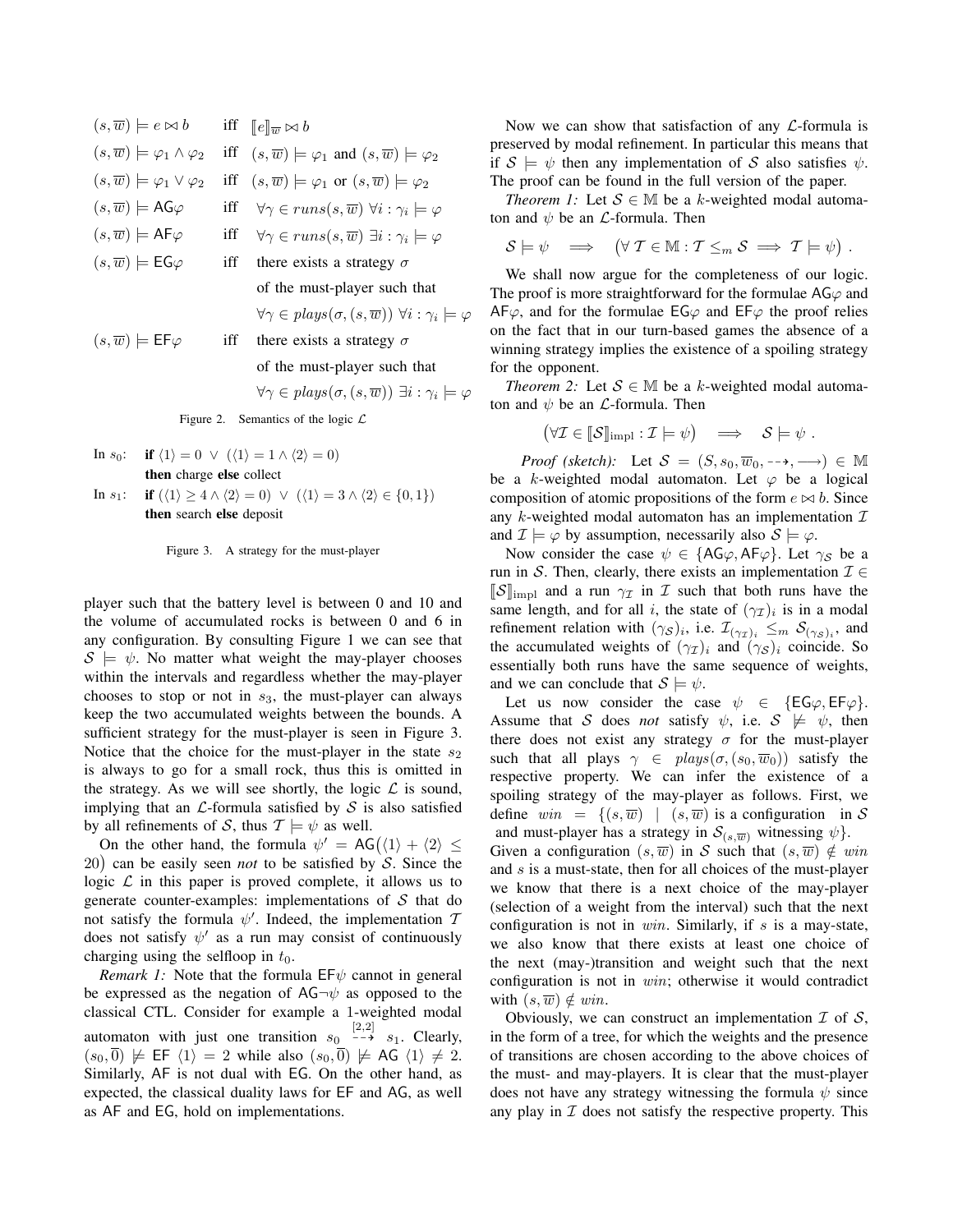contradicts our assumption that all implementations satisfy  $\psi$ . Hence  $S \models \psi$ .

#### IV. DECIDABILITY AND COMPLEXITY OF THE LOGIC  $\mathcal L$

We shall now study the *model checking problem* for L: given a finite k-weighted modal automaton  $T$  and an  $\mathcal{L}$ formula  $\psi$ , the question is to decide whether  $\mathcal{T} \models \psi$ . As we will show, the problem is undecidable in general. Fortunately, there are several practically usable fragments of the logic for which we show decidability. In the rest of this section we shall implicitly assume that all input modal automata are finite. The first part concentrates on undecidability results, while the two following parts study the decidable fragments of the logic.

## *A. Undecidability of* EF*,* EG *and* AF

We start by showing that in general the model checking problem is undecidable for three (EF, EG, AF) of the four fragments of the logic.

The authors of [21] propose a CTL logic on Kripke structures that can reason about multiple accumulated weights and they show undecidability of an unnested EG formula. As our semantics of  $\mathcal L$  corresponds to normal CTL semantics when interpreted on implementations (the may-player has no choices, thus the existence of a strategy corresponds to the existence of a run), the undecidable formula constructed in [21] can be expressed using an EG formula from our logic  $\mathcal{L}$ . Since the operators are dual on implementations (see Remark 1), the model checking problems of the EG and AF fragments of  $\mathcal L$  are undecidable, even for implementations.

*Theorem 3 ([21]):* The model checking problems of the EG and AF fragments are undecidable, even for implementations.

For the EF fragment we will describe a reduction from the halting problem of a 2-counter Minsky machine to the model checking problem of the EF fragment of the logic. Recall that a *Minsky machine* [22] consists of a finite number of instructions and two nonnegative integer counters initially both set to 0. Each instruction either increases one of the counters (an *increment* instruction) or tests for zero and decreases a counter (a *test-and-decrement* instruction). We say that a Minsky machine halts if it is possible to reach the last instruction called *halt* when starting from the first instruction. Otherwise it *loops*. It is well-known that the halting problem for Minsky machines is undecidable [22].

We now describe the reduction for the EF fragment where the problem becomes undecidable even if we restrict ourselves only to specifications where the may- and musttransitions coincide (though intervals are not necessarily singletons).

Let  $1 : \text{inst}_1; 2 : \text{inst}_2; ...; n-1 : \text{inst}_{n-1}; n : \text{halt be}$ a Minsky machine over the nonnegative integer counters  $c_1$ and  $c_2$ . We construct a 9-weighted modal automaton  $S =$  $(S, s_1, \overline{0}, \rightarrow, \rightarrow) \in \mathbb{M}$  where every may-transition is also a must-transition and an  $\mathcal L$ -formulae EF $\varphi$  such that  $(s_1, \overline{0})$   $\models$  $EF\varphi$  iff the Minsky machine halts. The intuition behind the coordinates is as follows:  $\langle 1 \rangle$  represents the first counter, if  $\langle 3 \rangle$  is set to 1 then the may-player is testing if the first counter is empty, if  $\langle 5 \rangle$  is set to 1 then the may-player is testing if the first counter is nonempty, if  $\langle 7 \rangle$  is set to 1 then the may-player indicates that an increment instruction is not allowed. The role of the coordinates  $\langle 2 \rangle$ ,  $\langle 4 \rangle$ ,  $\langle 6 \rangle$  and  $\langle 8 \rangle$  is dual and corresponds to the second counter. Finally, if  $\langle 9 \rangle$ is nonzero, the halt instruction has been reached.

Let  $S = \{s_i \mid 1 \leq i \leq n\}$  be the set of states. The transitions are of the following types, depending on the instructions of the Minsky machine (here  $1 \leq j \leq 2$ ,  $1 \leq i, k, \ell \leq n$ ).

- 1) For each instruction  $i: c_j := c_j + 1$ ; goto k, we add the transitions
	- $s_i \xrightarrow{(1,0,0,0,0,0,0,0,1],0,0} s_k$  if  $j = 1$ , and •  $s_i \xrightarrow{(0,1,0,0,0,0,0,0,0,1],0} s_k$  if  $j = 2$ .
- 2) For each instruction  $i:$  if  $c_j = 0$  then goto  $k$ else  $(c_j := c_j - 1;$  goto  $\ell)$ , we add the transitions

• 
$$
s_i \xrightarrow{(0,0,[0,1],0,0,0,0,0,0)} s_k
$$
 and  
\n $s_i \xrightarrow{(-1,0,0,0,[0,1],0,0,0,0)} s_\ell$  if  $j = 1$ , and  
\n•  $s_i \xrightarrow{(0,0,0,[0,1],0,0,0,0)} s_k$  and  
\n $s_i \xrightarrow{(0,-1,0,0,0,[0,1],0,0,0)} s_\ell$  if  $j = 2$ .

3) Finally, we add the transition  $s_n \xrightarrow{(0,0,0,0,0,0,0,0,0,1)} s_n$ . Let now

$$
\varphi_1 = \langle 1 \rangle = 0 \land \langle 3 \rangle = 1 \land \langle 5 \rangle = 0
$$
  
\n
$$
\varphi_2 = \langle 2 \rangle = 0 \land \langle 4 \rangle = 1 \land \langle 6 \rangle = 0
$$
  
\n
$$
\varphi_3 = \langle 1 \rangle \ge 0 \land \langle 5 \rangle = 1 \land \langle 7 \rangle = 0
$$
  
\n
$$
\varphi_4 = \langle 2 \rangle \ge 0 \land \langle 6 \rangle = 1 \land \langle 8 \rangle = 0
$$
  
\n
$$
\varphi_5 = \langle 5 \rangle = 0 \land \langle 7 \rangle = 1
$$
  
\n
$$
\varphi_6 = \langle 6 \rangle = 0 \land \langle 8 \rangle = 1
$$
  
\n
$$
\varphi_7 = \langle 9 \rangle = 1 \land \langle 3 \rangle = 0 \land \langle 4 \rangle = 0 \land \langle 5 \rangle = 0 \land
$$
  
\n
$$
\langle 6 \rangle = 0 \land \langle 7 \rangle = 0 \land \langle 8 \rangle = 0
$$

and  $\varphi = \varphi_1 \lor \varphi_2 \lor \varphi_3 \lor \varphi_4 \lor \varphi_5 \lor \varphi_6 \lor \varphi_7$ .

We now argue that  $(s_1, \overline{0}) \models \text{EF}\varphi$  iff the Minsky machine halts. Assume first that the machine halts. Then the mustplayer can reach the state  $s_n$  with some accumulated weight  $\overline{w}$  by faithfully simulating the Minsky machine. If the mayplayer picks 0 in all intervals,  $\varphi_7$  is satisfied in  $(s_n, \overline{w})$ , and thus also  $\varphi$ . If, on the other hand, the may-player picks 1 in any interval, this will force  $\varphi_1$ ,  $\varphi_2$ ,  $\varphi_3$ ,  $\varphi_4$ ,  $\varphi_5$  or  $\varphi_6$ to be true. Therefore  $(s_0, \overline{0}) \models \textsf{EF}\varphi$  holds regardless of the choices of the may-player.

Assume now that the Minsky machine does not halt. If the must-player does not cheat,  $s_n$  can never be reached and  $\varphi$ <sub>7</sub> can thus never be true. If the may-player chooses 0 in every interval, neither  $\varphi_1$ ,  $\varphi_2$ ,  $\varphi_3$ ,  $\varphi_4$ ,  $\varphi_5$  nor  $\varphi_6$  can be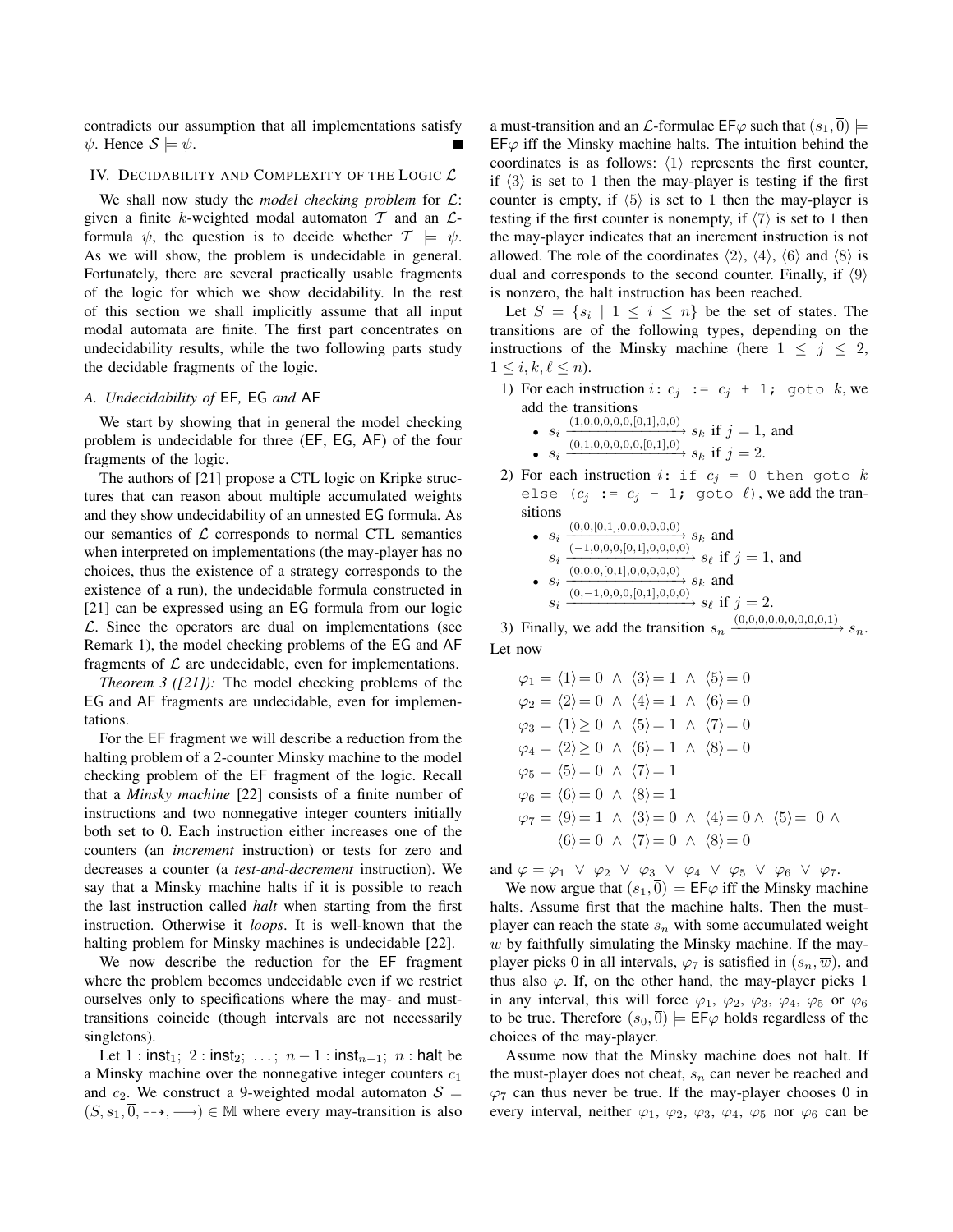true in any configuration, hence  $(s_0, \overline{0}) \models \text{EF}\varphi$  can never be true.

We investigate what happens if the must-player cheats. This is possible either by (1) taking the transition si  $\frac{(0,0,[0,1],0,0,0,0,0,0)}{s_k}$  while  $c_1 > 0$  or (2) taking si  $\xrightarrow{(-1,0,0,0,0,0,1],0,0,0,0)} s_{\ell}$  while  $c_1 = 0$  (similarly for  $c_2$ ).

In case (1), the may-player sets  $\langle 3 \rangle = 1$ . Since the accumulated weight in coordinates 3-8 can never be lowered,  $\varphi_1$  can still hope to be true at some point. This would be possible if  $\langle 1 \rangle = 0$ , but for this not to happen the may-player sets  $\langle 5 \rangle = 1$  should the other player try to decrement  $\langle 1 \rangle$ . This ensures that  $\varphi_1$  cannot be true, so  $(s_0, 0) \models \textsf{EF}\varphi$  can never be true if the may-player chooses 0 in the remaining intervals (unless the must-player cheats in the other counter; here the may-player behaves analogously).

In case (2), the may-player sets  $\langle 5 \rangle = 1$ . Now  $\varphi_3$  can still be true at some point. However, that would require  $\langle 1 \rangle = 0$ , and when incrementing  $\langle 1 \rangle$ , the may-player can set  $\langle 7 \rangle = 1$ , making sure that  $E\psi$  cannot become true. Similarly for  $c_2$ .

The above construction leads to the following theorem.

*Theorem 4:* The model checking problem of the EF fragment is undecidable, even for specifications with intervals but where the may- and must-transition relations coincide.

Notice that in the proof of Theorem 4 we use intervals to argue for undecidability. We will see that this is exactly the issue causing undecidability.

## *B. Decidability with Restricted Fragments*

In order to obtain decidability results, we first restrict our model to contain only singleton intervals and notice that the EF fragment becomes decidable. Notice that this restriction is not sufficient for the two remaining undecidable fragments, EG and AF, since these are undecidable even for implementations.

Notice that a formula  $E\mathsf{F}\varphi$  is true on a k-weighted modal automaton iff it is true on its *must-projection* that is obtained by removing all the may-transitions that do not have a corresponding must-transition. The reason is that the may-player can, in any may-state, decide to stop the game and hence the formula  $\varphi$  must be satisfied in some configuration reachable via must-transitions only. So in the following we assume that  $-\rightarrow = \rightarrow$ . Since the intervals are assumed singletons, we therefore need to consider only implementations. The EF fragment was shown to be decidable for implementations in [21] (even if we allow nesting). We thus have the following decidability result.

*Theorem 5 ([21]):* The model checking problem of the EF fragment of  $\mathcal L$  against weighted modal automata with singleton intervals is decidable.

We shall now argue that by restricting the formulae to contain only conjunctions, some fragments of the logic become decidable.

First we show that with singleton intervals (though still allowing modalities) the model checking problem for any  $\mathcal{L}$ -formula reduces to the same problem for a formula with so-called simple linear expressions. A linear expression is *simple* if it is of the form  $\langle i \rangle \bowtie b$ , where  $\bowtie \in \{\leq, \geq\}$  and  $b \in \mathbb{Z}$ .

*Lemma 1:* Model checking of an *L*-formula against a weighted modal automaton with singleton intervals is polynomial time reducible to model checking an L-formula where all linear expressions are simple.

*Proof:* Let  $S = (S, s_0, \overline{w}_0, \dots, \longrightarrow)$  be a k-weighted modal automaton with only singleton intervals. Consider any linear expression of the form  $e = \langle i_1 \rangle \cdot c_1 + \ldots + \langle i_n \rangle \cdot c_n$ ,  $i_1, \ldots, i_n \in \{1, \ldots, k\}$ . Notice that for any modal automaton with singleton intervals, step (ii) in the game can be ignored, since the weights are already uniquely given.

We now construct a  $(k + 1)$ -weighted automaton  $T = (S, s_0, \overline{w}'_0, -\rightarrow_{\mathcal{T}}, \rightarrow_{\mathcal{T}})$ , where  $\overline{w}'_0$  =  $(\overline{w}_0[1], \ldots, \overline{w}_0[k], \overline{w}_0[i_1] \cdot c_1 + \ldots + \overline{w}_0[i_n] \cdot c_n)$ . For each  $s \xrightarrow{w} s'$  in  $\rightarrow$  we add  $s \xrightarrow{-\rightarrow} s'$  to  $\rightarrow$   $\rightarrow$  where  $\overline{v} = (\overline{w}[1], \ldots, \overline{w}[k], \overline{w}[i_1] \cdot c_1 + \ldots + \overline{w}[i_n] \cdot c_n)$ . The set  $\rightarrow$ T is constructed similarly. Now any linear expression  $e \bowtie b$ ,  $\bowtie \in \{<,\leq,=,\neq,\geq,>\}, b \in \mathbb{Z}$ , is satisfied in S if and only if the state formula  $\langle k+1 \rangle \bowtie b$  is satisfied in T for  $\bowtie \in \{\leq, \geq\}$ . The relations  $\lt, =, \neq$  and  $\gt$  can be modelled using only  $\leq$  and  $\geq$ . For  $e \bowtie b$ , where  $\bowtie \in \{<,>\}$  we instead use  $e \leq b - 1$  and  $e \geq b + 1$ , respectively. For  $\bowtie$ , where  $\bowtie \in \{=, \neq\}$  we use  $e \leq b \land e \geq b$  and  $e < b \land e > b$ , respectively.

We now prove that the disjunction-free EG fragment is decidable, by showing a reduction to the so-called *multiweighted energy games* [14].

Energy games are played on k-weighted state-based games with weights from  $\mathbb{Z}^k$ , where the objective is to find a strategy for the existential player such that no matter what the universal player does, all infinite runs maintain the accumulated weights nonnegative. For a formal definition of energy games along with a proof of the theorem below we refer to the full version of the paper.

*Theorem 6:* Model checking the disjunction-free EG fragment is polynomial time equivalent to deciding the winner of energy games with lower bound.

Determining the winner of an energy game with only lower bounds is decidable and EXPSPACE-hard [14]. This yields the following corollary.

*Corollary 1:* Model checking the disjunction-free EG fragment on multiweighted modal automata is decidable and EXPSPACE-hard.

Another complexity result is obtained by reducing the model checking problem of the AG fragment to energy games. This time to the universal version, where all runs must maintain the accumulated weights nonnegative at all times, giving us a polynomial time algorithm. The details of the proof can be found in the full version of the paper.

*Theorem 7:* Model checking the disjunction-free AG fragment is in P.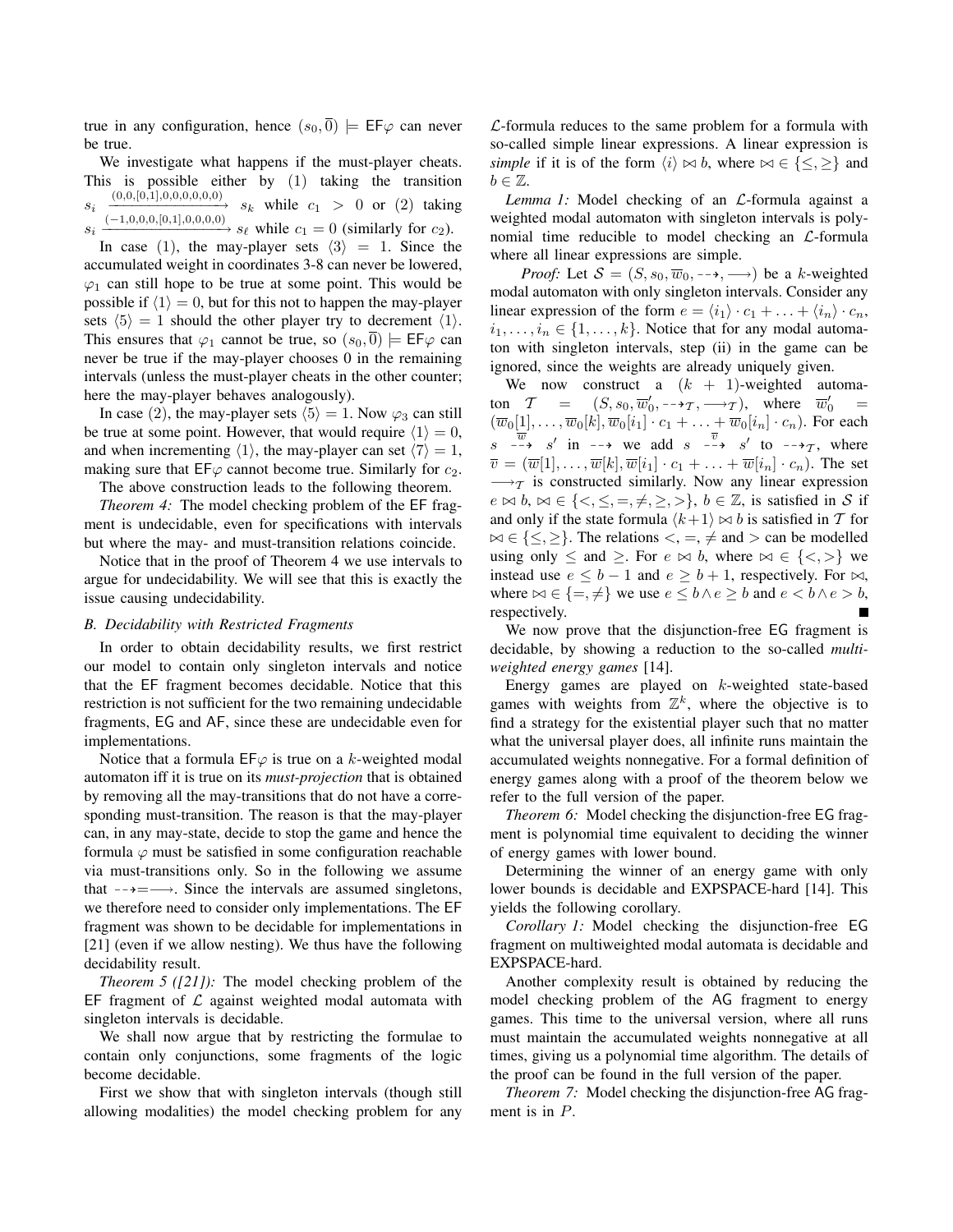

Figure 4. Translation of (s, ([`, u]), s<sup>0</sup> ) ∈ 99K into singleton weighted transitions

Let us now prove the decidability of the full AG fragment.

## *C. Decidability of* AG

In order to prove that the AG fragment of  $\mathcal L$  is decidable, we need the following lemma, stating that the weight intervals can be reduced to singleton intervals when model checking a formula in the EG or AG fragment.

*Lemma 2:* Let  $S \in M$  be a k-weighted modal automaton and  $\psi$  be a formula from the EG or AG fragment. We can in polynomial time construct a k-weighted modal automaton  $\mathcal{T} \in \mathbb{M}$  with singleton intervals such that

$$
\mathcal{S} \models \psi \quad \text{iff} \quad \mathcal{T} \models \psi.
$$

*Proof:* In order to bypass the exponential blow up that the straightforward reduction of a transition  $s \stackrel{[\ell,u]}{\dashrightarrow} s'$ ,  $\ell, u \in$  $\mathbb{Z}$ , (even in the case of  $k = 1$ ) to  $u - \ell$  different singleton weighted transitions from  $s$  to  $s'$  would give, we instead use the following construction. Each transition  $s \rightarrow s'$  in  $S$  is translated into a number of transitions in T. For each coordinate i of  $\overline{W}$  one of the gadgets depicted in Figure 4 is chosen. Notice that the figure is shown for  $k = 1$ . Otherwise zeros are put into coordinates different from  $i$ . In case  $s \stackrel{\overline{W}}{\longrightarrow} s'$  in S the transition from s to s'' in each gadget must be a must-transition as well. The  $k$  selected gadgets (Figure 4a-4d) for each coordinate are then connected to each other in series in any order. What gadget to use depends on the specific interval, and we thus distinguish between the following three cases.

*Both bounds are integers:* In this case coordinate i of  $\overline{W}$  is bounded by the interval  $[\ell, u], \ell, u \in \mathbb{Z}$ . We can assume that the size of the interval,  $u - \ell$ , is written in binary using  $r + 1$  bits as  $b_r b_{r-1} \ldots b_1 b_0$  such that  $b_r = 1$ . The corresponding gadget is given in Figure 4a. We add the lower bound of the interval first  $(s \xrightarrow{\ell} s_k)$ , and using the remaining construction we let the may-player construct a value  $j \in \{0, \ldots, u - \ell\}$ , simulating the game semantics of  $\psi$ , where the may-player chooses a weight in each weight interval. To see this we observe that taking the path  $s_r \xrightarrow{b_r \cdot 2^r}$  $t_{r-1} \longrightarrow \begin{array}{c} b_{r-1} \cdot 2^{r-1} & b_{r-2} \cdot 2^{r-2} \cdot b_1 \cdot 2^1 & b_0 \cdot 2^0 & b_0 \cdot 2^0 \\ t_{r-1} & \longrightarrow \end{array}$  to  $\longrightarrow \begin{array}{c} b_1 \cdot 2^1 & b_0 \cdot 2^0 & b_0 \cdot 2^0 \\ t_0 & \longrightarrow \end{array}$  to  $\longrightarrow s'$  (the uppermost path) corresponds to the may-player constructing  $u - \ell$  and thus picking the weight u from  $\overline{W}$ . Taking the lowermost path along transitions with weight 0 corresponds to picking the weight  $\ell$ , while any other path from s to s' builds a weight between  $\ell$  and  $u$ . Notice that the may-player cannot construct a weight larger than  $u - \ell$ , since he only moves to the lowermost part of the figure (where he can construct any number for the remaining bits) if he chooses 0 for any of the bits in  $u - \ell$  set to 1.

*One bound is an integer, one bound is not:* In the second case, where coordinate i of  $\overline{W}$  is bounded below by  $-\infty$ or above by  $\infty$  (but not both) we use either the gadget in Figure 4b or the gadget in Figure 4c. We start by adding the upper bound (in case the lower bound is  $-\infty$ ) or the lower bound (in case the upper bound is  $\infty$ ) and then decrease (or increase) the first coordinate by an arbitrary number.

*Both bounds are not integers:* The last case, where the interval equals the set  $\mathbb{Z}$ , we use the gadget depicted in Figure 4d in order to decrease or increase the weight arbitrarily.

Now  $S \models \psi$  if and only if  $\mathcal{T} \models \psi$ . This is true since the may-player cannot choose the weights differently in  $T$ than he could have done in  $S$ . The may-player can however choose to stop anywhere inside the gadget, but this cannot break the satisfiability of  $\psi$  due to the G quantifier.

Let us now prove the decidability of the AG fragment. *Theorem 8:* The model checking problem of the AG fragment of  $\mathcal L$  is decidable.

*Proof:* Let  $S \in M$  and let AG $\varphi$  be a formula from the AG fragment. By Lemma 2 we can reduce  $S$  to a weighted modal automaton with only singleton intervals. Furthermore we may consider only the *may-projection* of S obtained by turning all may-transitions into must-transitions, thus obtaining the most permissible implementation. Now  $\varphi$  must be satisfied in every reachable configuration. Since  $S$  is an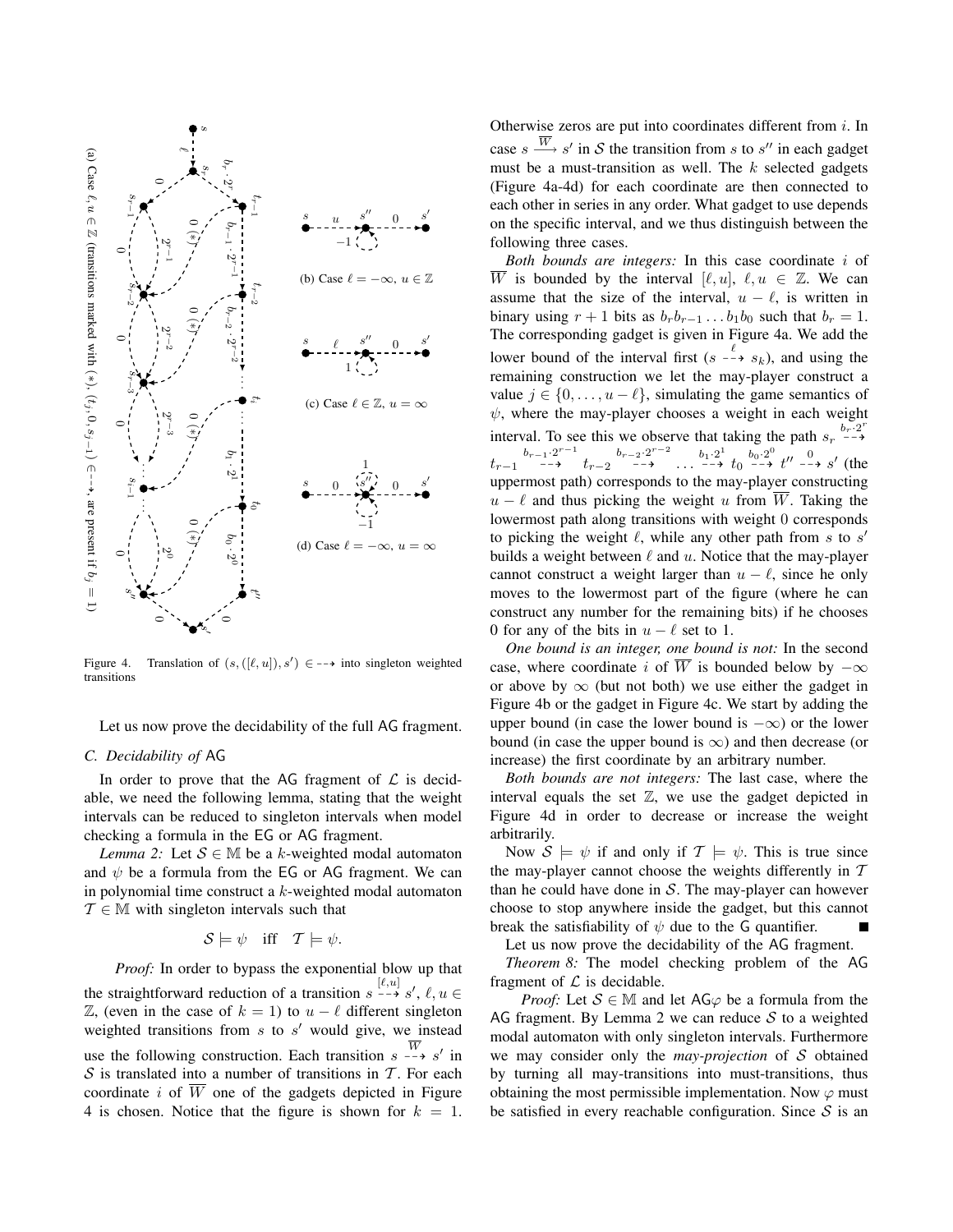implementation,  $AG\varphi$  corresponds to checking the negation of  $EF\neg\varphi$  and hence it is decidable by Theorem 5.

#### V. CONCLUSION

We studied multiweighted modal automata and proposed a fragment of CTL in order to reason about the accumulated weights gathered along the execution of the system, a practically motivated problem where one of its particular instances called energy games has recently become an active research topic. The semantics of the logic is given in terms of two-player games and the definitions were justified by showing that the fragment is both sound and, contrary to the previous attempts, also complete. We believe that a gamesemantics is necessary for achieving the completeness of the logic, and the paper takes a first step in this direction. We showed that the logic is in general undecidable, but there are reasonable fragments that are practically interesting and remain decidable.

There are various directions for future works. Clearly, larger fragments of CTL (or generally of the  $\mu$ -calculus), should be identified for which both soundness and completeness can be obtained. The corresponding AU/EU and AR/ER fragments of CTL may also be investigated. As the model checking problem is in general undecidable, a possible way to attack the problem can be to extend our framework to a three-valued formalism with refinement, like in the spirit of [12]. Another direction for future work is to extend the results to a more general setting using lattices, as in [23].

#### **REFERENCES**

- [1] K. Larsen and B. Thomsen, "A modal process logic," in *Proc. of LICS'88*. IEEE Computer Society, 1988, pp. 203–210.
- [2] K. Larsen, "Modal specifications," in *Automatic Verification Methods for Finite State Systems*, ser. Lecture Notes in Computer Science, J. Sifakis, Ed., vol. 407. Springer, 1989.
- [3] J.-B. Raclet, E. Badouel, A. Benveniste, B. Caillaud, A. Legay, and R. Passerone, "A modal interface theory for component-based design," *Fundamenta Informaticae*, vol. 108, no. 1-2, pp. 119–149, 2011.
- [4] N. Beneš, J. Křetínský, K. Larsen, and J. Srba, "Checking thorough refinement on modal transition systems is EXPTIME-complete," in *Proc. of ICTAC'09*, ser. LNCS, vol. 5684. Springer, 2009, pp. 112–126.
- [5] N. Beneš, J. Křetínský, K. Larsen, and J. Srba, "On determinism in modal transition systems," *Theor. Comput. Sci.*, vol. 410, no. 41, pp. 4026–4043, 2009.
- [6] K. Larsen, U. Nyman, and A. Wasowski, "On modal refinement and consistency," in *Proc. of CONCUR'07*, ser. LNCS, vol. 4703. Springer, 2007, pp. 105–119.
- [7] M. Huth, R. Jagadeesan, and D. Schmidt, "Modal transition systems: A foundation for three-valued program analysis," in *Proc. of ESOP'01*, ser. LNCS, vol. 2028. Springer, 2001, pp. 155–169.
- [8] G. Bruns and P. Godefroid, "Generalized model checking: Reasoning about partial state spaces," in *Proc. of CON-CUR'00*, ser. LNCS, vol. 1877. Springer, 2000, pp. 168–182.
- [9] P. Godefroid, M. Huth, and R. Jagadeesan, "Abstraction-based model checking using modal transition systems," in *Proc. of CONCUR'01*, ser. LNCS, vol. 2154. Springer, 2001, pp. 426–440.
- [10] A. Gurfinkel and M. Chechik, "How thorough is thorough enough?" in *Proc. of CHARME'05*, ser. LNCS, vol. 3725. Springer, 2005, pp. 65–80.
- [11] O. Wei, A. Gurfinkel, and M. Chechik, "Mixed transition systems revisited," in *Proc. of VMCAI'09*, ser. LNCS, vol. 5403. Springer, 2009, pp. 349–365.
- [12] P. Godefroid and N. Piterman, "LTL Generalized Model Checking Revisited," in *Proc. of VMCAI'09*, ser. LNCS, vol. 5403. Springer, 2009, pp. 89–104.
- [13] N. Beneš, I. Černá, and J. Křetínský, "Disjunctive Modal Transition Systems and Generalized LTL Model Checking," Faculty of Informatics, Masaryk University, Tech. Rep. FIMU-RS-2010-12, 2010.
- [14] U. Fahrenberg, L. Juhl, K. Larsen, and J. Srba, "Energy games in multiweighted automata," in *Proc. of ICTAC'11*, ser. LNCS, vol. 6916. Springer, 2011, pp. 95–115.
- [15] L. Juhl, K. Larsen, and J. Srba, "Modal transition systems with weight intervals," *Journal of Logic and Algebraic Programming*, 2012, in print.
- [16] M. Droste and P. Gastin, "Weighted automata and weighted logics," *Theor. Comput. Sci.*, vol. 380, no. 1-2, pp. 69–86, 2007.
- [17] M. Droste, W. Kuich, and H. Vogler, Eds., *Handbook of Weighted Automata*, 1st ed. Springer-Verlag, 2009.
- [18] M. Droste and I. Meinecke, "Describing average- and longtime-behavior by weighted MSO logics," in *Proc. of MFCS'10*, ser. LNCS, vol. 6281. Springer, 2010, pp. 537– 548.
- [19] B. Bollig and P. Gastin, "Weighted versus probabilistic logics," in *Proc. of DLT'09*, ser. LNCS, vol. 5583. Springer, 2009, pp. 18–38.
- [20] A. Kučera and O. Stražovský, "On the controller synthesis for finite-state markov decision processes," *Fundam. Inform.*, vol. 82, no. 1-2, pp. 141–153, 2008.
- [21] U. Boker, K. Chatterjee, T. Henzinger, and O. Kupferman, "Temporal specifications with accumulative values," in *Proc. of LICS'11*. IEEE Computer Society, 2011, pp. 43–52.
- [22] M. Minsky, *Computation: Finite and Infinite Machines*. Prentice-Hall, 1967.
- [23] O. Kupferman and Y. Lustig, "Lattice automata," in *Proc. of VMCAI'07*, ser. LNCS, vol. 4349. Springer, 2007, pp. 199–213.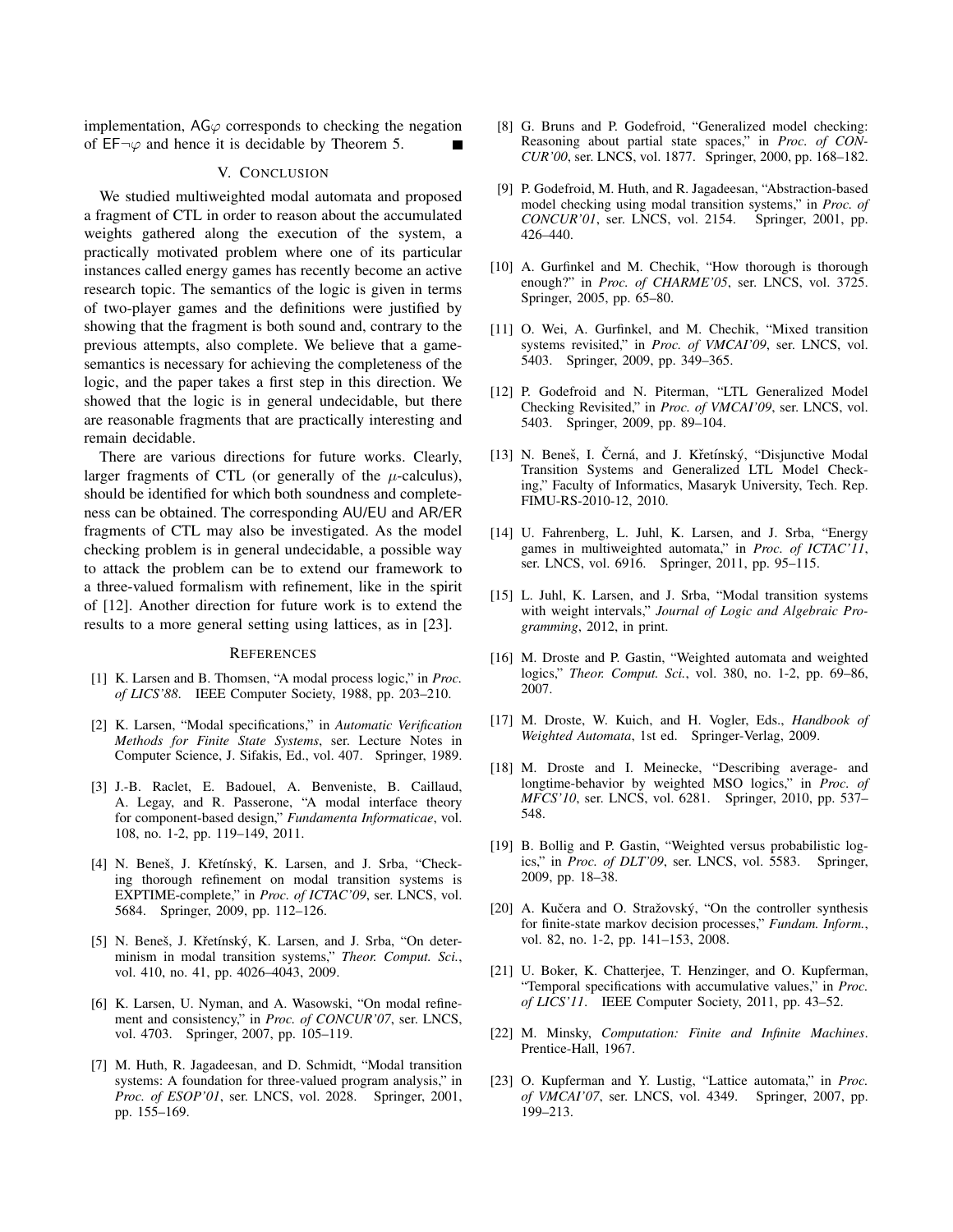[24] P. Bouyer, U. Fahrenberg, K. Larsen, N. Markey, and J. Srba, "Infinite runs in weighted timed automata with energy constraints," in *Proc. of FORMATS'08*, ser. LNCS, vol. 5215. Springer, 2008, pp. 33–47.

#### APPENDIX

The appendix contains proofs that are omitted in the main part of the paper due to space limitations.

*Remark.* We note that although we have omitted actions from the definition, this is not a real restriction: given a finite set of actions  $\Sigma = \{a_1, \ldots, a_n\}$  and a k-weighted modal automaton, we can encode the actions in a  $(k+n)$ -weighted modal automaton by introducing for every *i*-th action  $a_i \in$  $\Sigma$ ,  $1 \leq i \leq n$ , a new weight coordinate  $k + i$  which equals 1 iff the transition is labelled by action  $a$ , and 0 otherwise.

*Theorem 1.* Let  $S \in M$  be a k-weighted modal automaton and  $\psi$  be an *L*-formula. Then

 $S \models \psi \implies (\forall \mathcal{T} \in \mathbb{M} : \mathcal{T} \leq_m S \implies \mathcal{T} \models \psi).$ 

*Proof:* It is clear that the theorem holds for any formula  $\varphi$  which is a logical combination of atomic propositions, because it only refers to the current accumulated weight (which is  $\overline{0}$  in the initial configuration). Let  $\varphi$  be a logical combination of atomic propositions, and let  $\psi$  be a formula of the form EF $\varphi$ , EG $\varphi$ , AF $\varphi$ , AG $\varphi$ . Let  $\mathcal{T} \in \mathbb{M}$  be a kweighted modal automaton such that  $T \leq_m S$ .

For the case  $\psi \in \{\text{AG}\varphi, \text{AF}\varphi\}$ , consider a run  $\gamma_T$  in T. It is clear that from the modal refinement  $T \leq_m S$  it follows that there exists a run  $\gamma_S$  in S such that both runs have the same length, and for all i, the state of  $(\gamma_T)_i$  is in a modal refinement relation with  $(\gamma_S)_i$ , i.e.  $\mathcal{T}_{(\gamma_T)_i} \leq_m \mathcal{S}_{(\gamma_S)_i}$ , and the accumulated weights of  $(\gamma_T)_i$  and  $(\gamma_S)_i$  coincide. Hence  $\mathcal{T} \models \psi.$ 

Consider now the case  $\psi \in \{\textsf{EG}\varphi,\textsf{EF}\varphi\}$ . By assumption we know that there is a strategy  $\sigma$  for the must-player that witnesses  $\mathcal{S} \models \psi$ . We can iteratively construct a strategy  $\sigma'$ for the must-player on  $T$  as follows. Assume a configuration  $(t, \overline{w})$  with a must-state t that is related (the states are related by modal refinement and the weights are the same) to a configuration  $(s, \overline{w})$  of S such that there is a strategy for the must-player witnessing  $\mathcal{S}_{(s,\overline{w})} \models \psi$ . So for  $(s,\overline{w})$  there exists a choice of the next must-transition such that for any choice of the weight of the may-player, in the next configuration there is again a strategy for the must-player which witnesses the satisfaction of  $\psi$ . This must-transition is also present in  $T$ , due to modal refinement, hence the choice of the must-transition by  $\sigma$  can be simulated by the strategy  $\sigma'$  in T. Finally, note that the may-player in T has at most the choices (for weights and may-transitions) as there are in S. Hence  $T \models \psi$ .

*Definition of an energy game:* A k-weighted energy game is a four tuple  $G = (S_1, S_2, s_0, \rightarrow)$  where  $S_1$  and  $S_2$  are finite disjoint sets of existential and universal states, respectively,  $s_0 \in S_1 \cup S_2$  is the start state and  $\longrightarrow \subseteq$  $(S_1 \cup S_2) \times \mathbb{Z}^k \times (S_1 \cup S_2)$  is a finite multiweighted transition relation. Furthermore a  $k$ -weighted game is non-blocking, meaning that all states have some outgoing transition.

Configurations, plays and strategies are defined similarly to the same terms on k-weighted modal automata. A configuration is a pair  $(s, \overline{w})$ , where  $s \in S_1 \cup S_2$  and  $\overline{w} \in \mathbb{Z}^k$ , while a play is an infinite sequence of configurations  $(s_0, \overline{w}_0)(s_1, \overline{w}_1) \dots$  such that  $(s_i, \overline{v}_i, s_{i+1}) \in \longrightarrow$  and  $\overline{w}_i + \overline{v}_i = \overline{w}_{i+1}$  for all  $i \geq 0$ . A strategy for the existential player is a mapping  $\sigma$  from each finite prefix of a play  $(s_0, \overline{w}_0) \dots (s_n, \overline{w}_n)$  such that  $s_n \in S_1$  to a configuration  $(s_{n+1}, \overline{w}_{n+1})$  such that  $(s_0, \overline{w}_0) \dots (s_n, \overline{w}_n)(s_{n+1}, \overline{w}_{n+1})$  is a prefix of a play in G. Given a strategy  $\sigma$ , the set of all plays in G of the form  $(s_0, \overline{w}_0)(s_1, \overline{w}_1) \ldots$ , where  $\overline{w}_0 = \overline{0}$  and  $\sigma((s_0,\overline{w}_0)\dots(s_n,\overline{w}_n)) = (s_{n+1},\overline{w}_{n+1})$  for all  $s_n \in S_1$ is called  $plays(\sigma, G)$ . Given a k-weighted game G and a  $\overline{b} \in \mathbb{N}^k$ , the energy game with upper bound asks whether there exists a strategy  $\sigma$  for the existential player such that all  $(s_0, \overline{w}_0), (s_1, \overline{w}_1) \ldots \in plays(\sigma, G)$  satisfy  $\overline{0} \leq \overline{w}_i \leq \overline{b}$ for all *i*. If we have only the requirement of  $\overline{0} \leq \overline{w}_i$  for all i, we call it an energy game with lower bound.

*Theorem 6.* Model checking the disjunction-free EG fragment is polynomial time equivalent to deciding the winner of energy games with lower bound.

*Proof:* Let  $S = (S, s_0, \overline{w}, \dots, \dots)$  be a k-weighted modal automaton. We will first reduce the model checking problem of  $EG$  on  $S$  to an energy game with only lower bounds.

Due to Lemma 2 we can assume that  $S$  is a weighted modal automaton with singleton intervals. This ensures that we can apply Lemma 1 and assume that all linear expressions in  $\varphi$  are simple. First, we notice that any such  $\varphi$  can be rewritten to an equivalent form

$$
\varphi = \left(\bigwedge_{i=1}^k \langle i \rangle \ge \ell_i\right) \wedge \left(\bigwedge_{i=1}^k \langle i \rangle \le u_i\right) ,\qquad (1)
$$

where  $\ell_i, u_i \in \mathbb{Z} \cup \{-\infty, \infty\}$  and  $\ell_i = -\infty$  implies  $u_i = \infty$ . This follows since a coordinate with no upper bound can safely be bounded above by  $\infty$  and a coordinate with no lower bound can safely be bounded below by  $-\infty$ . In addition a coordinate with an upper bound and no lower bound can be simulated using only a lower bound by multiplying all weights on transitions and the bound in this coordinate by  $-1$ . It is clear that there exits a unique  $\ell_i$ giving the largest lower bound and a unique  $u_i$  giving the smallest upper bound for each  $i \in \{1, \ldots, k\}$  should there be multiple constrains related to the coordinate i.

We shall now reduce the model checking problem for EG $\varphi$  to a k-weighted energy game. The game  $G_{\mathcal{S}} =$  $(S_1, S_2, s_G, \longrightarrow_G)$  is constructed from S by splitting S into two sets, such that  $s_G = s_0$ ,  $S_1 = \{s \in S \mid$